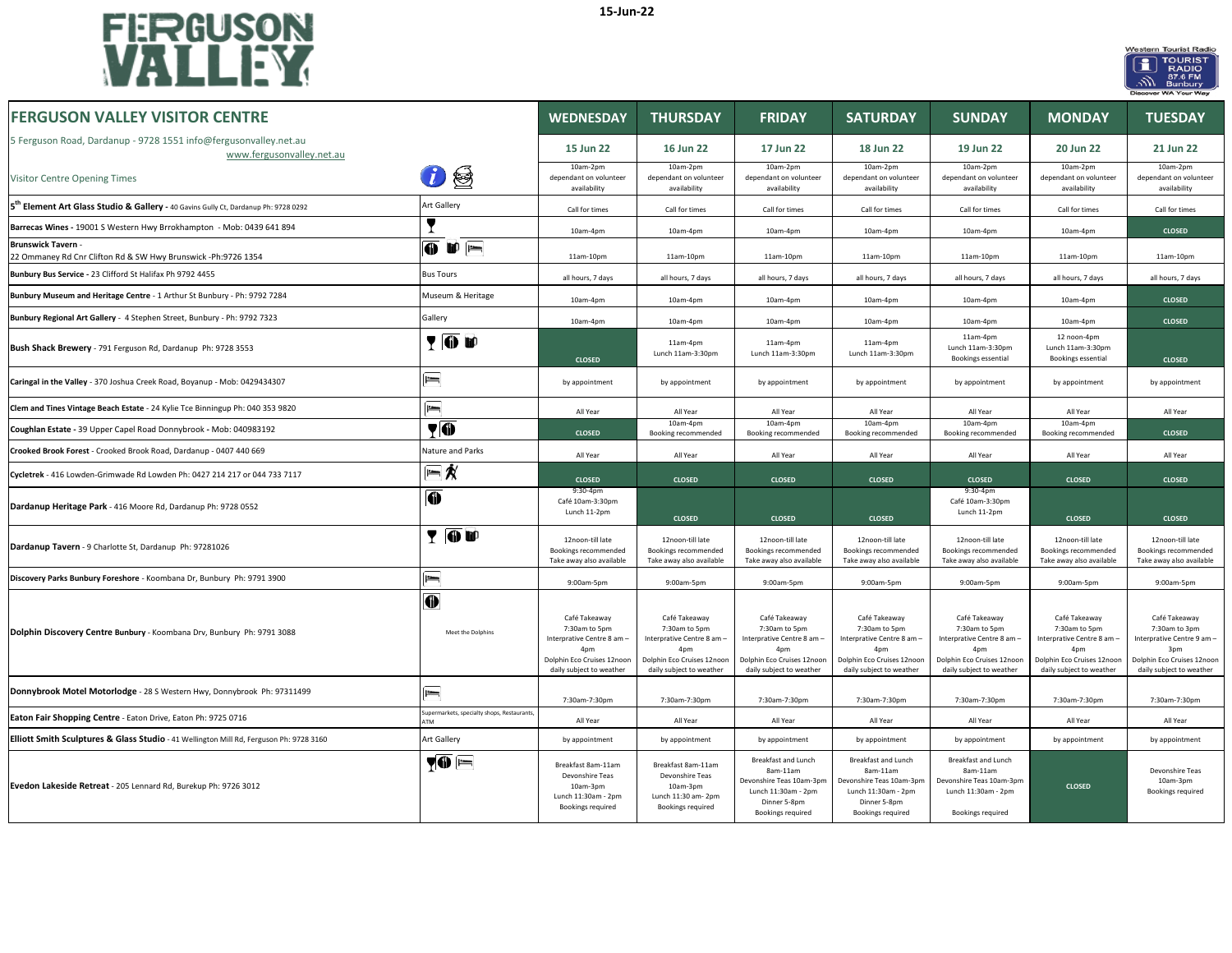| <b>FERGUSON VALLEY VISITOR CENTRE</b>                                                                 |                                        | <b>WEDNESDAY</b> | <b>THURSDAY</b>                       | <b>FRIDAY</b>                         | <b>SATURDAY</b>                       | <b>SUNDAY</b>                         | <b>MONDAY</b>    | <b>TUESDAY</b>   |
|-------------------------------------------------------------------------------------------------------|----------------------------------------|------------------|---------------------------------------|---------------------------------------|---------------------------------------|---------------------------------------|------------------|------------------|
| 5 Ferguson Road, Dardanup - 9728 1551 info@fergusonvalley.net.au<br>www.fergusonvalley.net.au         |                                        | 15 Jun 22        | 16 Jun 22                             | 17 Jun 22                             | 18 Jun 22                             | 19 Jun 22                             | 20 Jun 22        | 21 Jun 22        |
| Express Print - 108 Beach Rd, Bunbury Ph: 9721 3099                                                   | Services                               | 8am-5pm          | 8am-5pm                               | 8am-5pm                               | <b>CLOSED</b>                         | <b>CLOSED</b>                         | 8am-5pm          | 8am-5pm          |
| Ferguson Falls Wines Café - 172 Pile Rd, Ferguson Ph: 9728 1616                                       | YO                                     | <b>CLOSED</b>    | <b>CLOSED</b>                         | 10am-4pm<br>Bookings recommended      | 10am-4pm<br>Bookings recommended      | 10am-4pm<br>Bookings recommended      | <b>CLOSED</b>    | <b>CLOSED</b>    |
| Ferguson Farmstay - 930 Henty Rd, Henty Ph: 9728 1392                                                 | $\equiv$                               | Accom all year   | Accom all year                        | Accom all year                        | Accom all year                        | Accom all year                        | Accom all year   | Accom all year   |
| Ferguson Hart Estate - Cnr Pile Rd & Gardincourt Drv, Henty Mob: 0407007247 or 0417930622             | $=$                                    | By Appointment   | By Appointment                        | By Appointment                        | By Appointment                        | By Appointment                        | By Appointment   | By Appointment   |
| Ferguson Valley Pop Up Weddings - M: 0417 837 729                                                     | Weddings, Venue, Photography           | By Appointment   | By Appointment                        | By Appointment                        | By Appointment                        | By Appointment                        | By Appointment   | By Appointment   |
| Glen Mervyn Lodge - 1660 Preston-Collie Road, Mumballup Mob: 0428 395 328                             | F∦‰∕∎                                  | All Year         | All Year                              | All Year                              | All Year                              | All Year                              | All Year         | All Year         |
| Green Door Wines - 1090 Henty Rd, Henty Mob: 0413 650 995                                             | <b>TO</b>                              | <b>CLOSED</b>    | 11am-4.30pm -<br>Bookings recommended | 11am-4.30pm -<br>Bookings recommended | 11am-4.30pm -<br>Bookings recommended | 11am-4.30pm -<br>Bookings recommended | <b>CLOSED</b>    | <b>CLOSED</b>    |
| Hackersley Estate Wines - 1133 Ferguson Rd, Ferguson Ph: 9728 3033                                    | <b>YO</b>                              | <b>CLOSED</b>    | 10am-4pm                              | 10am-4pm                              | 10am-4pm                              | 10am-4pm                              | <b>CLOSED</b>    | <b>CLOSED</b>    |
| Harris River Estate - 442 Harris River Rd, Collie Ph: 9734 4042                                       | $\P\overline{\mathbf{0}}$ $\mathbf{F}$ | 12noon -3:30pm   | 12noon -3:30pm                        | 12noon -3:30pm                        | 12noon -3:30pm                        | 12noon -3:30pm                        | <b>CLOSED</b>    | <b>CLOSED</b>    |
| Ha Ve Harvey Cheese - 11442 South Western Hwy, Wokalup Ph: 9729 3949                                  | <u>SO</u>                              | 9.30am-5:00pm    | 9.30am-5:00pm                         | 9.30am-5:00pm                         | 9.30am-5:00pm                         | 9.30am-5:00pm                         | 9.30am-5:00pm    | 9.30am-5:00pm    |
| Henty Lodge - 646 Henty Rd, Henty Ph: 9726 3960 Mob: 0408 382 975                                     | $=$                                    | 8am-8pm          | 8am-8pm                               | 8am-8pm                               | 8am-8pm                               | 8am-8pm                               | 8am-8pm          | 8am-8pm          |
| Hidden Grove Retreat - 174 Chapman Rd, McAlinden Ph: 9732 2305                                        | <u>im</u>                              | 8am-6pm          | 8am-6pm                               | 8am-6pm                               | 8am-6pm                               | 8am-6pm                               | 8am-6pm          | 8am-6pm          |
| Hinterland Escapes - M: 0400 865 019                                                                  | <b>Bus Tours and Charter</b>           | All Year         | All Year                              | All Year                              | All Year                              | All Year                              | All Year         | All Year         |
| Hope Springs Farm - 51 Eastern Rise, Ferguson Valley Mob: 0418 931 031                                | $\equiv$                               | By Appointment   | By Appointment                        | By Appointment                        | By Appointment                        | By Appointment                        | By Appointment   | By Appointment   |
| Ironcloud Wines - 1078 Henty Rd, Henty M: 0401 860 891                                                | $\blacksquare$                         | By Appointment   | By Appointment                        | By Appointment                        | By Appointment                        | By Appointment                        | By Appointment   | By Appointment   |
| Hon James Hayward, MLA - Unit 2, 8 Cassowary Bend Eaton Ph: 97241181                                  | Services                               | 8:30am-4:30pm    | 8:30am-4:30pm                         | 8:30am-4:30pm                         | <b>CLOSED</b>                         | <b>CLOSED</b>                         | 8:30am-4:30pm    | 8:30am-4:30pm    |
| Karrabilli Retreat - 310 Morrissey Road, Yabberup WA Mob: 0419910670                                  | Retreat                                | By Appointment   | By Appointment                        | By Appointment                        | By Appointment                        | By Appointment                        | By Appointment   | By Appointment   |
| Kiosk at the Dam - Lot 56 Wellington Dam Rd, Worsley Ph: 9734 7521                                    | ைக்கா்∧                                | Camping all year | Camping all year                      | Camping all year                      | Camping all year                      | Camping all year                      | Camping all year | Camping all year |
|                                                                                                       | O                                      | <b>CLOSED</b>    | <b>CLOSED</b>                         | 9am-4pm                               | 9am-4pm                               | 10am-4pm                              | 10am-4pm         | <b>CLOSED</b>    |
| MaD Cycles - 2 Bryant Close, Bunbury Ph: 9791 7878                                                    | ණ්                                     | 9am-5:30pm       | 9am-5:30pm                            | 9am-5:30pm                            | 9am-1pm                               | <b>CLOSED</b>                         | 9am-5:30pm       | 9am-5:30pm       |
| Mazza Wines - 89 Trevena Road, Queenwood - M: 0417 258 888                                            | T                                      | by appointment   | by appointment                        | by appointment                        | by appointment                        | by appointment                        | by appointment   | by appointment   |
| Outback Horse Trails - 10 Graham Road, Cardiff WA M:0429476674                                        | <b>H</b>                               | By appointment   | By appointment                        | By appointment                        | By appointment                        | By appointment                        | By appointment   | By appointmen    |
| Peppermint Grove Beach Holiday Park - 48 Peppermint Grove Road, Peppermint Grove Beach Ph: 0439737791 | ▄ <mark>▗</mark> ▗                     | <b>CLOSED</b>    | 12pm-6pm                              | 12pm-6pm                              | 8:30am-6pm                            | 8:30am-1pm                            | 9am-3pm          | <b>CLOSED</b>    |
| Peppermint Lane Lodge - 351 Wellington Mill Rd, Wellington Mills Ph: 0447 266 885                     | $=$                                    | All Year         | All Year                              | All Year                              | All Year                              | All Year                              | All Year         | All Year         |
| Picnic Cheer - Myalup WA M:0423764027                                                                 | Services/Unique<br>Experience          | By appointment   | By appointment                        | By appointment                        | By appointment                        | By appointment                        | By appointment   | By appointmen    |
| Preston Valley Store - 1409 Donnybrook-Boyup Brook Road, Lowden Ph: 97321428                          | <b>TE</b> Suiquor outlet               | 7am-6pm          | 7am-6pm                               | 7am-7pm                               | 8am-7pm                               | 8am-6pm                               | 7am-6pm          | 7am-6pm          |